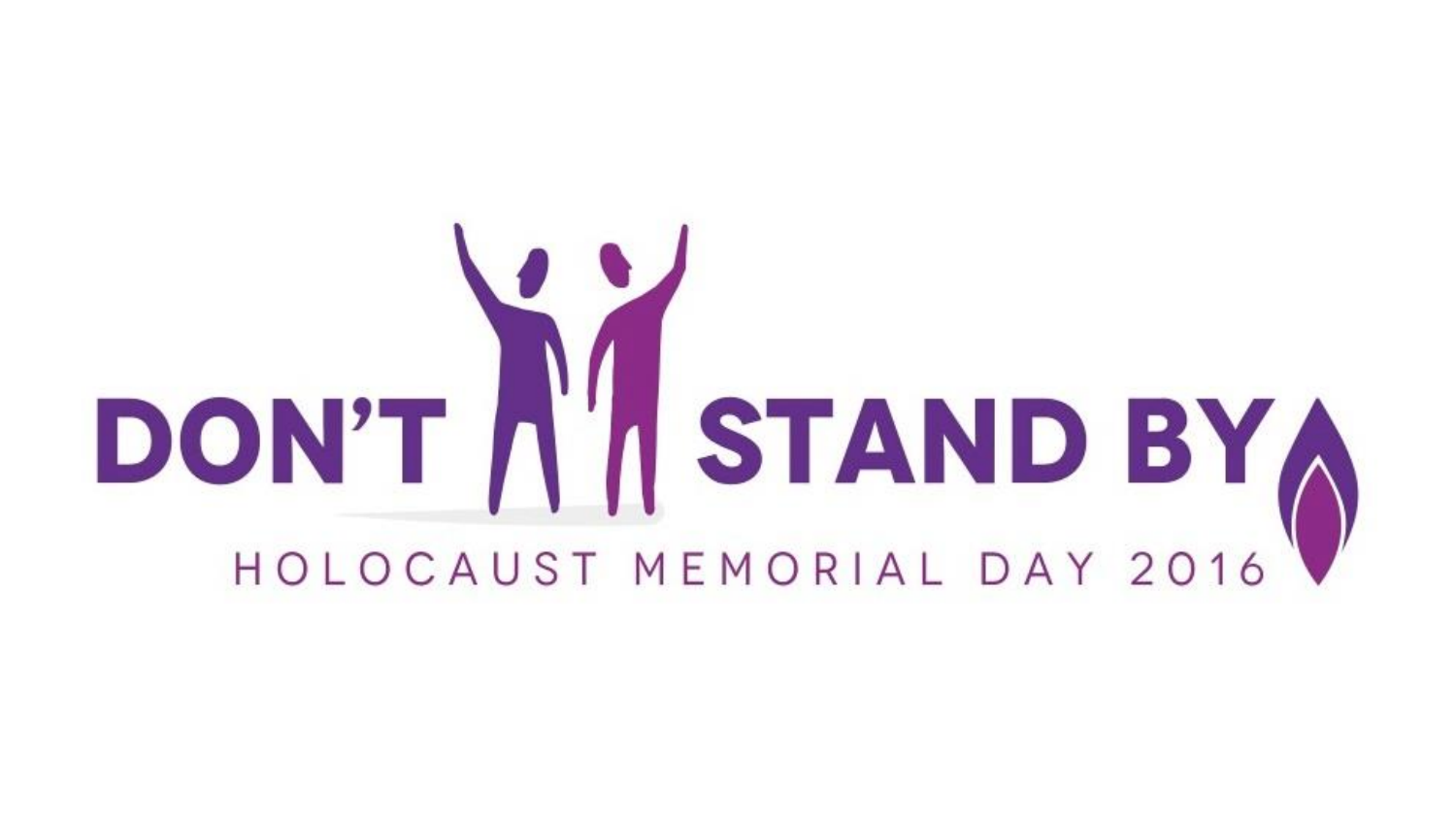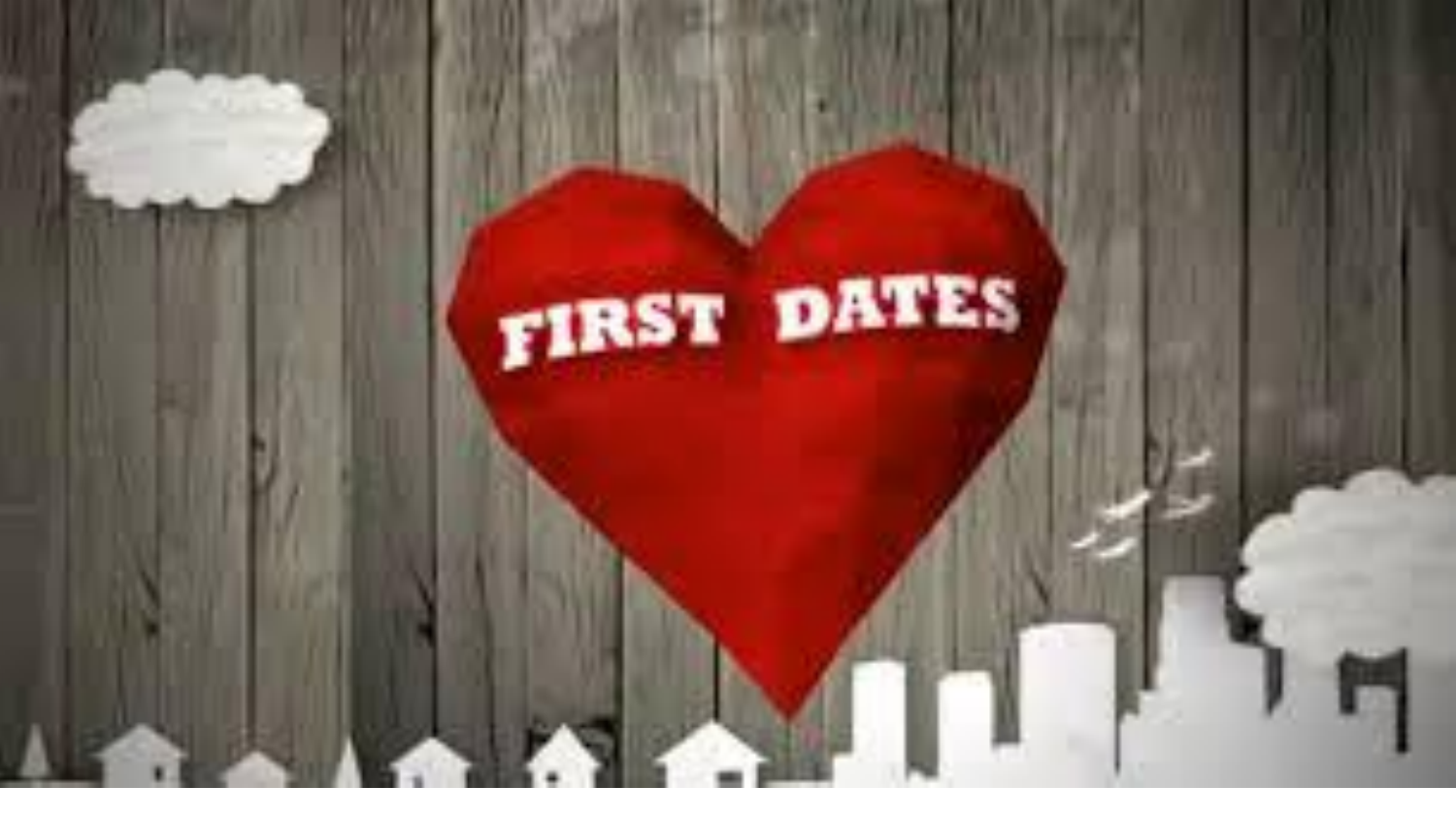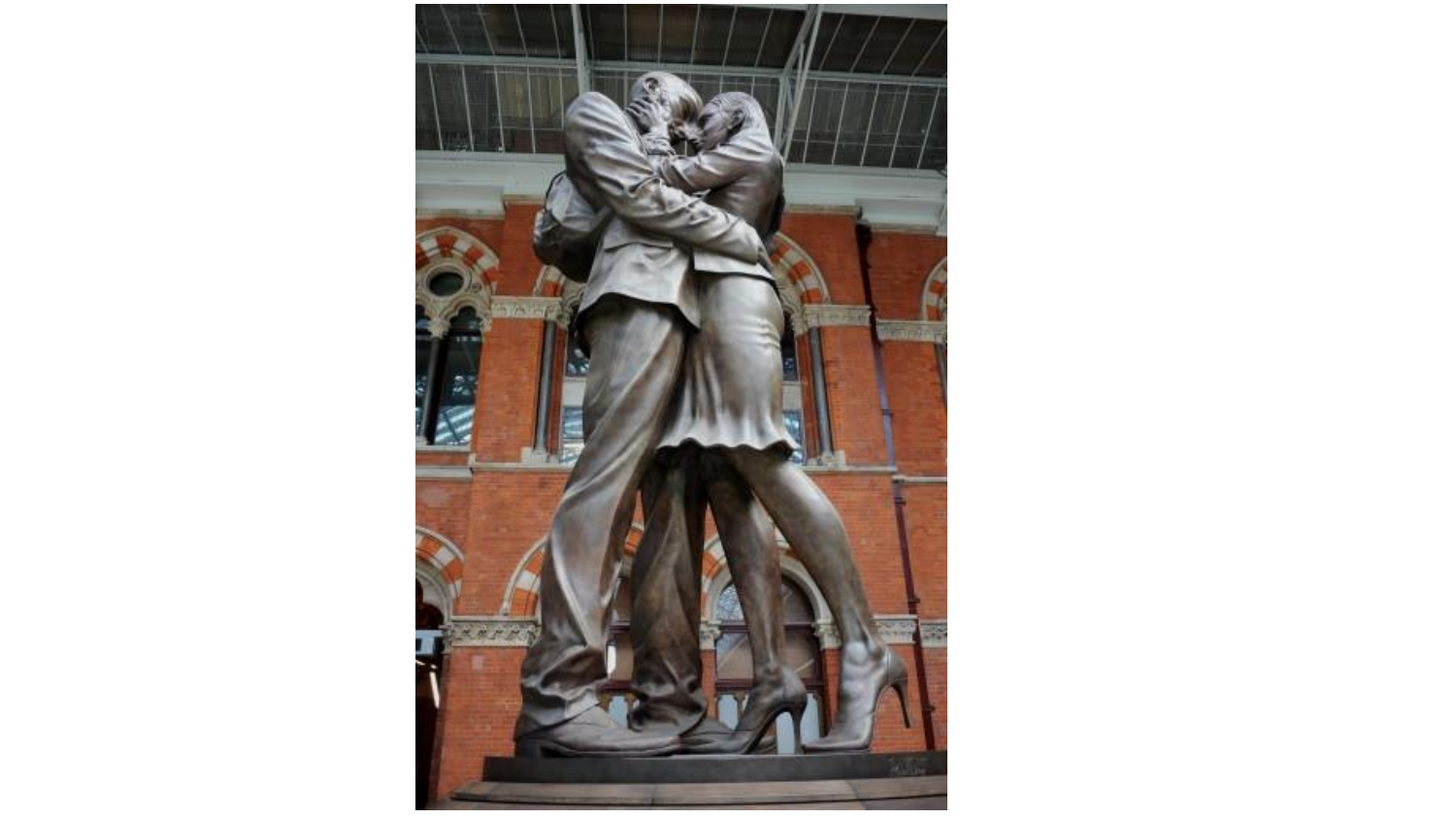#### "That's Life"  $-$  ITV 1988



· https://www.youtube.com/watch?v=6 nFuJAF5F0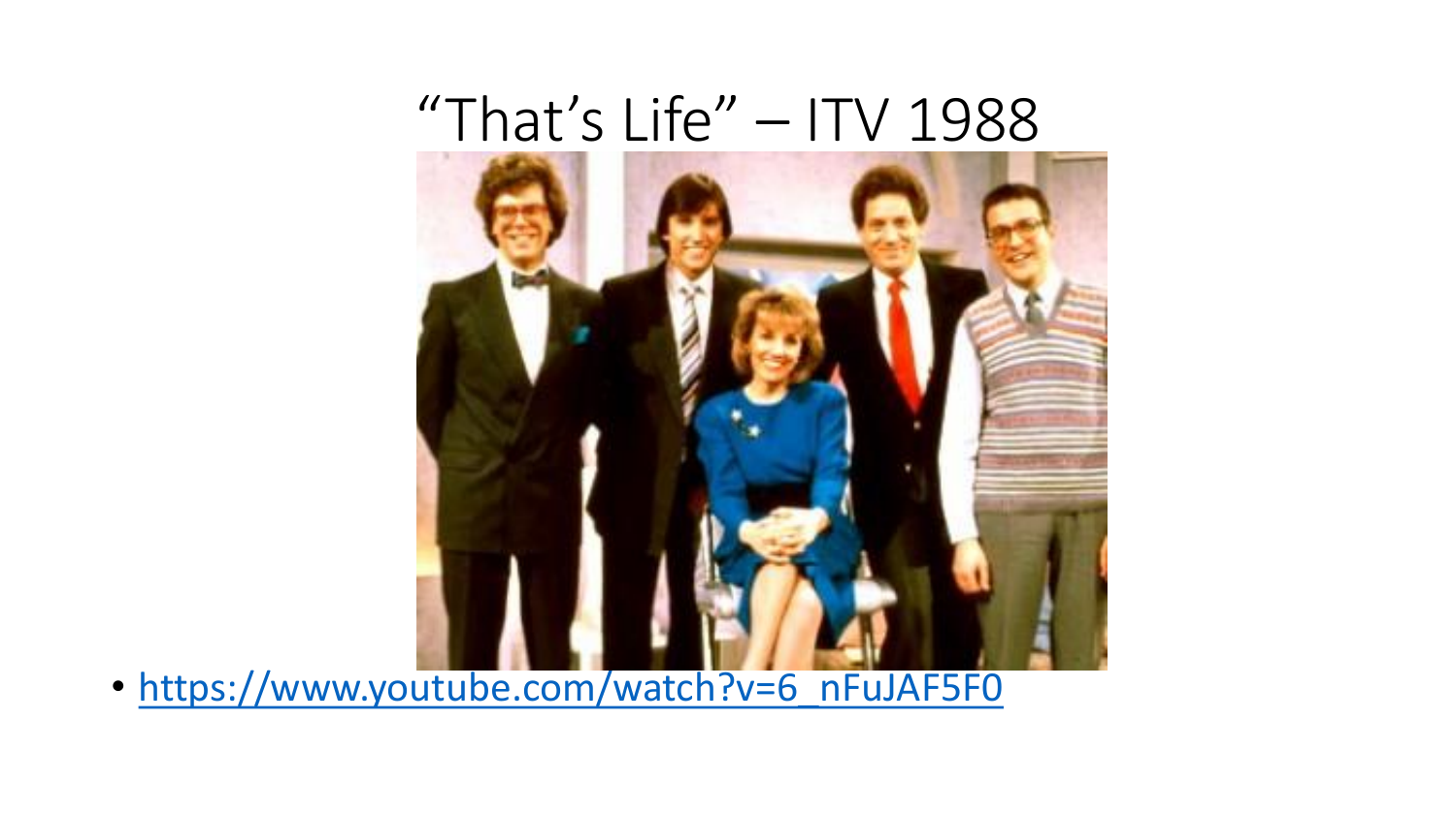## **Kristallnacht – 9 November 1938**

- Nazi storm troopers along with members of the SS and Hitler Youth beat and murdered Jews, broke into and wrecked Jewish homes, and brutalized Jewish women and children.
- Jewish shops and department stores had their windows smashed and contents destroyed.
- Hundreds of synagogues were systematically burned while local fire departments stood by or simply prevented the fire from spreading to surrounding buildings.
- About 25,000 Jewish men were rounded up and later sent to concentration camps.

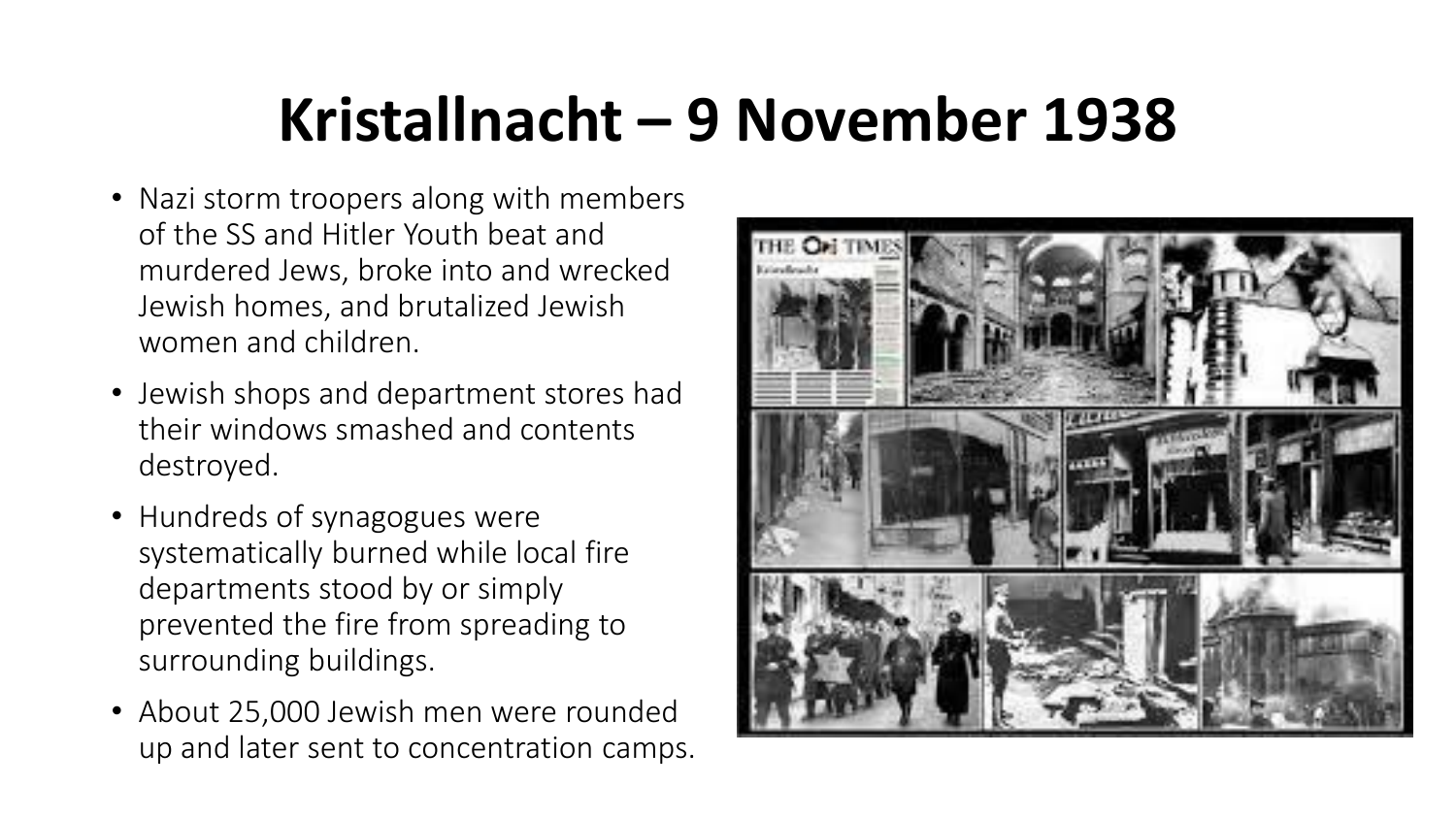## **Kindertransport**



- British authorities agreed to allow an unspecified number of children under the age of 17 to enter Great Britain from Germany, Austria and the Czechoslovakia).
- The families of the children had to pay £50; in return, the British government agreed to allow the children to enter the country on temporary travel visas. Parents or guardians could not accompany the children.
- In all, the rescue operation brought about 9,000-10,000 children from Germany, Austria, Czechoslovakia, and Poland to Great Britain. Some 7,500 of these children were Jewish.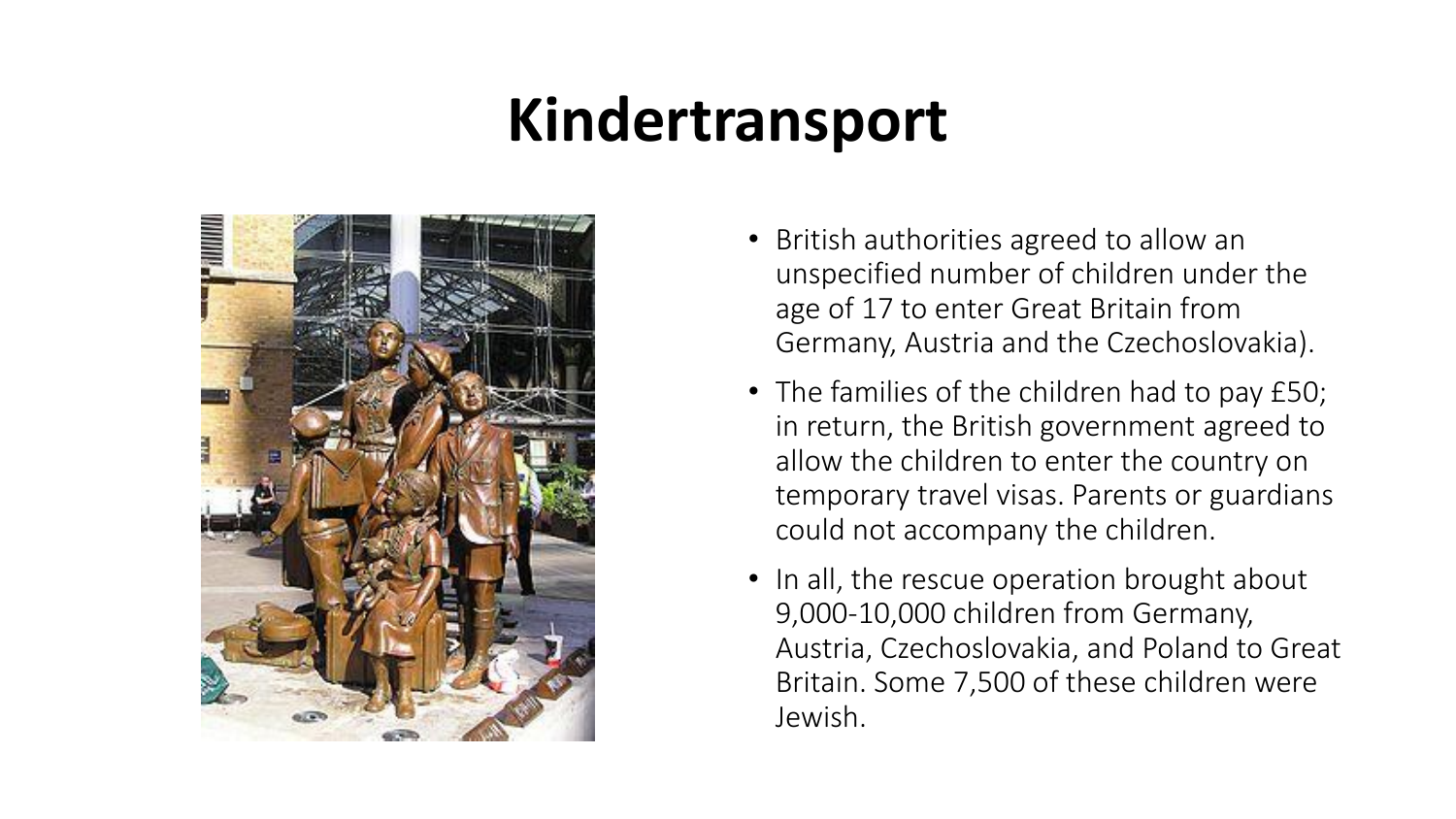## **Sir Nicholas Winton**

- Winton worked to arrange everything the children needed, including finding host families and raising funds to cover the travel expenses of the children.
- Winton was able to arrange for 669 children to come to the UK over the next few months, the majority of whom were Jewish.
- Winton did not hide what he had done in 1939 but it was not wellknown because Winton did not think he had done anything extraordinary.

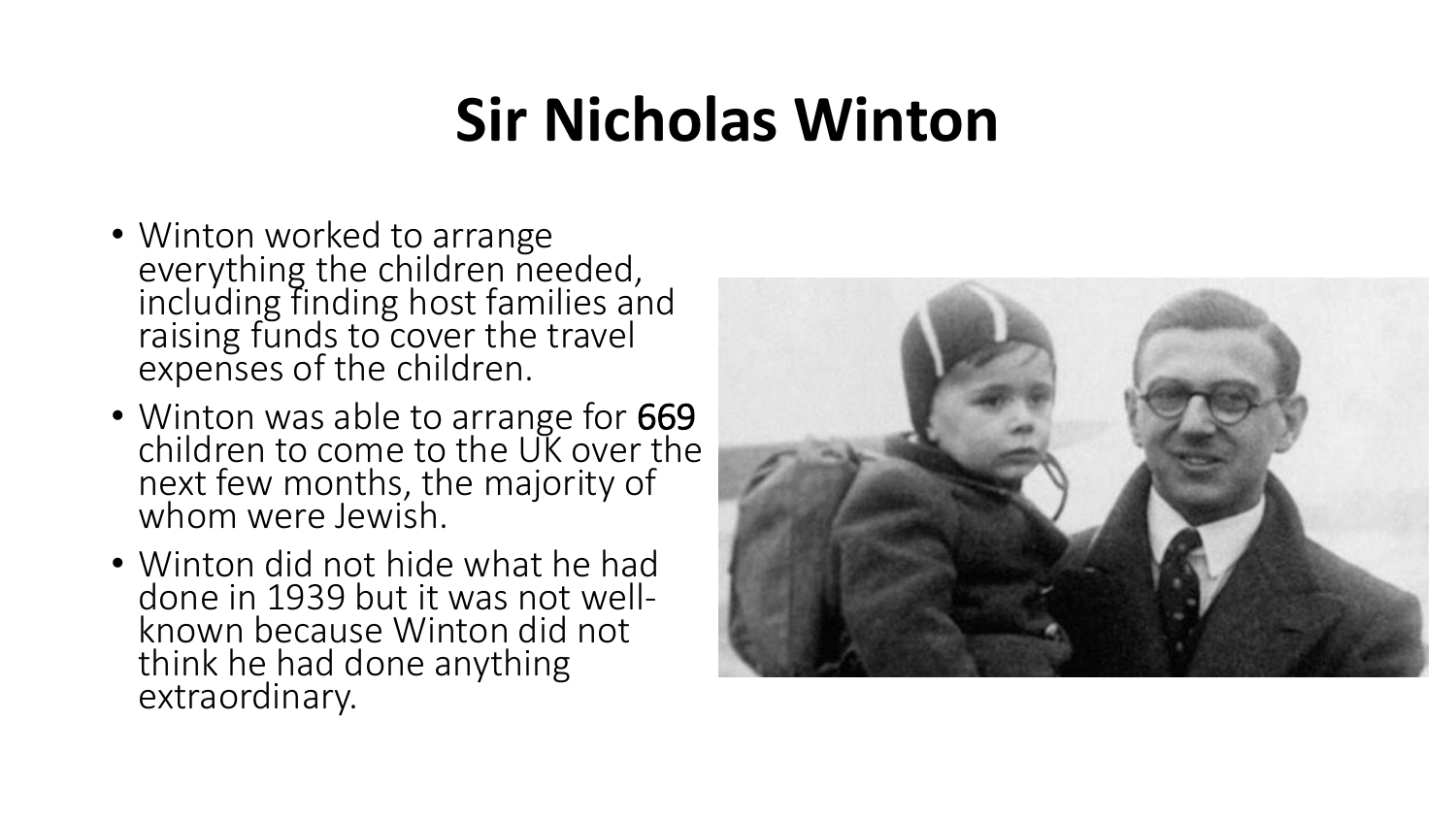- In 1988, Winton was invited to appear on *That's Life!*, a television show where, to his surprise, he was reunited with some of the children he had helped.
- For most of the children, it was the first time they found out who had rescued them.
- Winton was subsequently awarded many honours, including a knighthood, the Freedom of the Cities of both Prague and London, and the Order of the White Lion, the Czech Republic's highest honour.

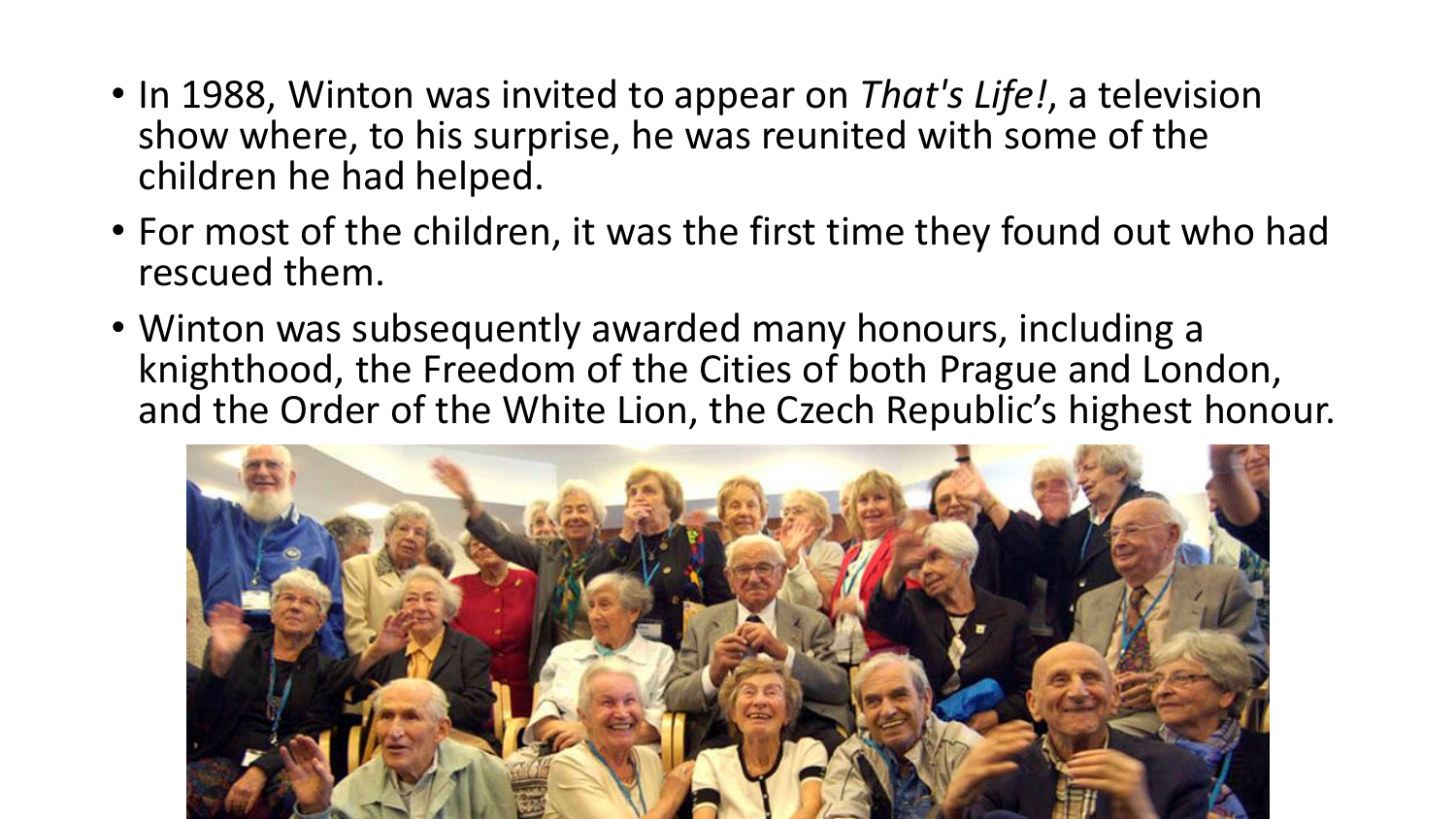#### Last Words

'Why are you making such a big deal out of it? I just helped a little; I was in the right place at the right time.'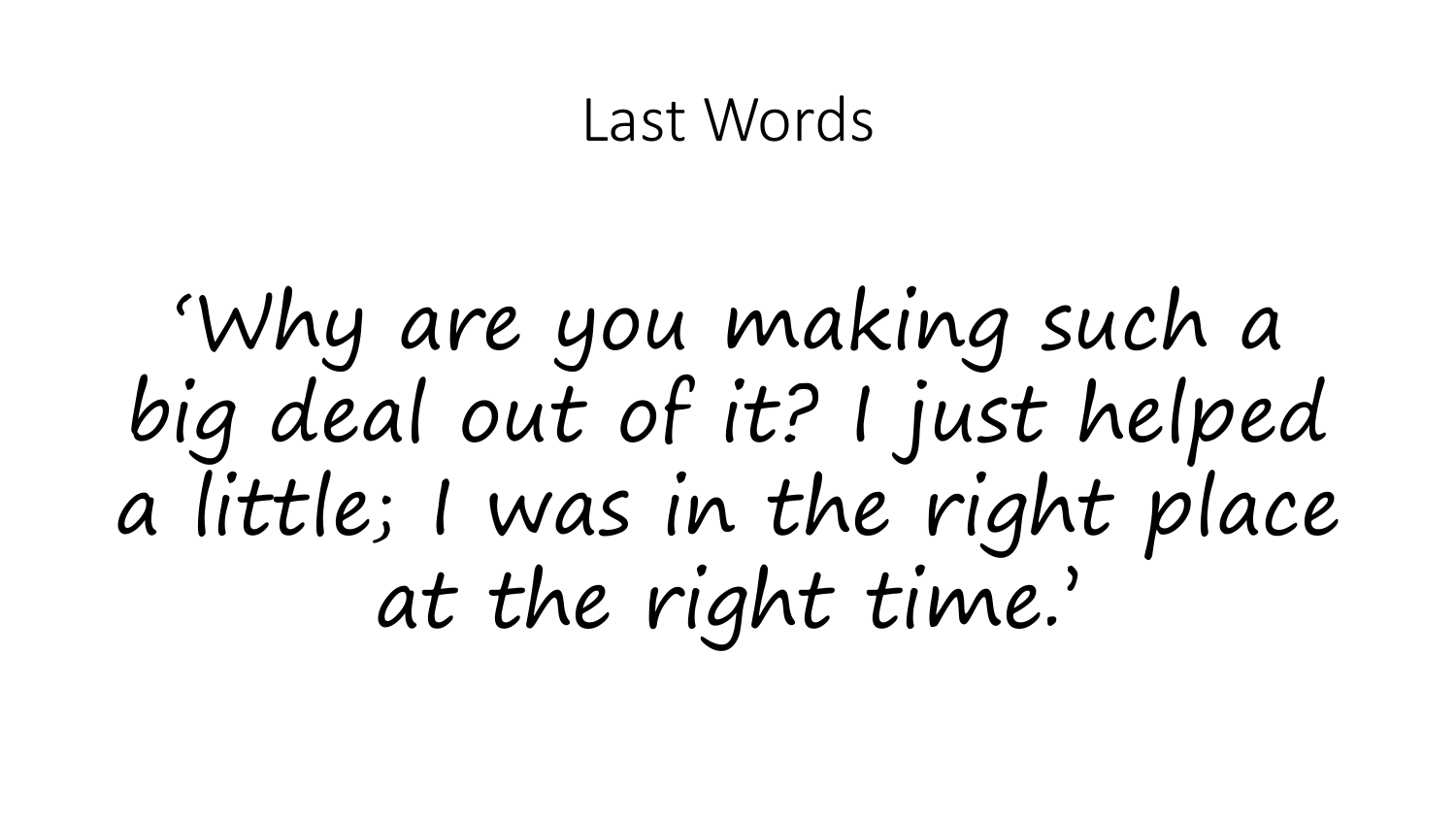

"I will never be a bystander to bullying and teasing language. If I hear it, I will call it out and if I can, I will stop it. By adding my name I promise to stand up for fairness, kindness and never be a bystander."